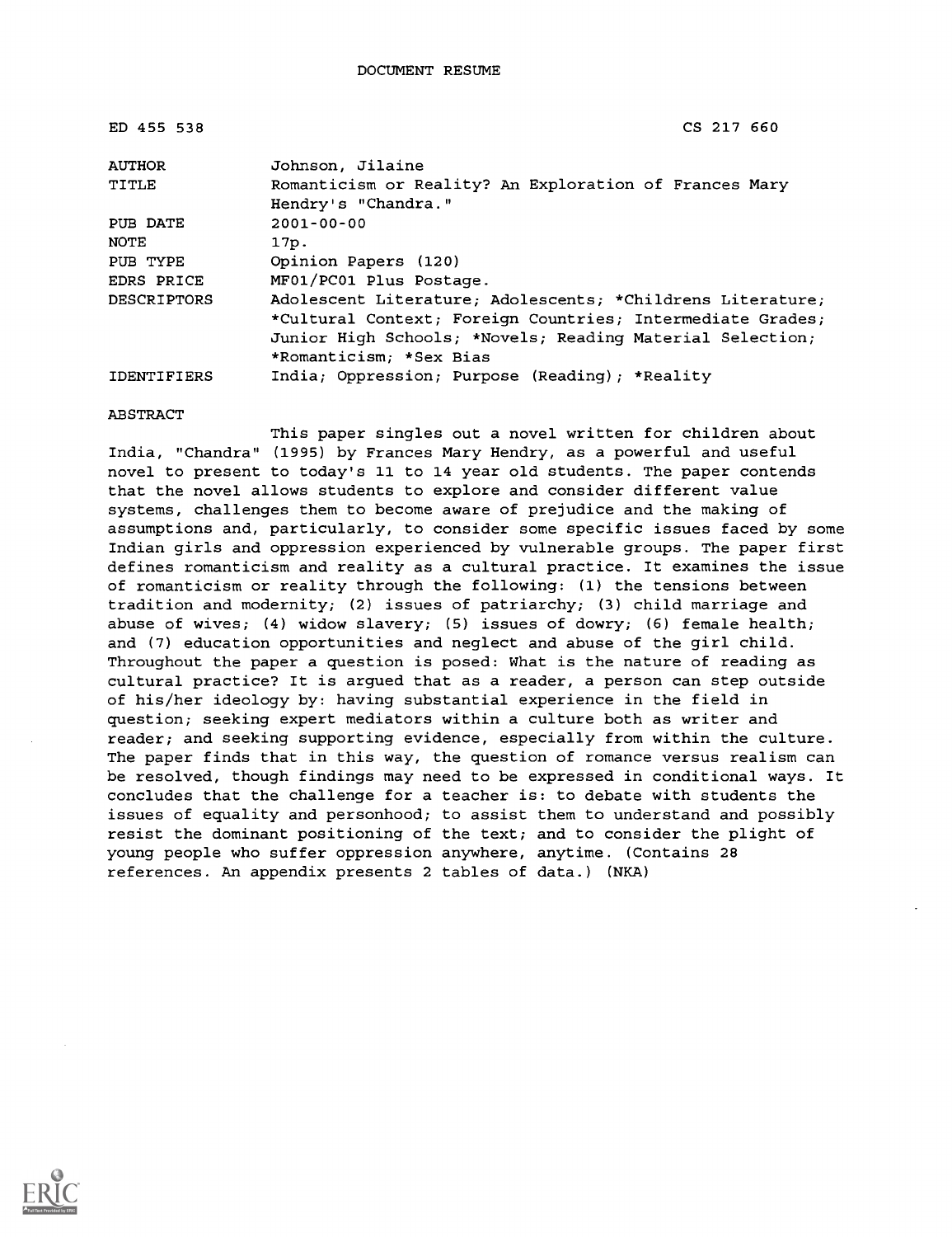Romanticism or Reality? An Exploration of Frances Mary Hendry's "Chandra."

 $\hat{\boldsymbol{\beta}}$  $\bar{J}$ 

 $\mathbb{Z}$ 

by Jilaine Johnson

U.S. DEPARTMENT OF EDUCATION<br>
EDUCATIONAL RESOURCES INFORMATION<br>
CENTER (ERIC)<br>
CENTER (ERIC)<br>
D This document has been reproduced as<br>
received from the person or organization<br>
originating it.

- 0 Minor changes have been made to
- improve reproduction quality.

217660

 $\overline{\bullet}$ Points of view or opinions stated in this document do not necessarily represent official OERI position or policy. BEST COPY AVAILABLE J. Johnson

PERMISSION TO REPRODUCE AND DISSEMINATE THIS MATERIAL HAS BEEN GRANTED BY

TO THE EDUCATIONAL RESOURCES INFORMATION CENTER (ERIC)

1 Ñ,

 $2<sup>2</sup>$ 

 $\bar{\mathbf{r}}$ 

 $\frac{1}{2}$ 

 $\frac{1}{3}$ 

 $\bar{y}$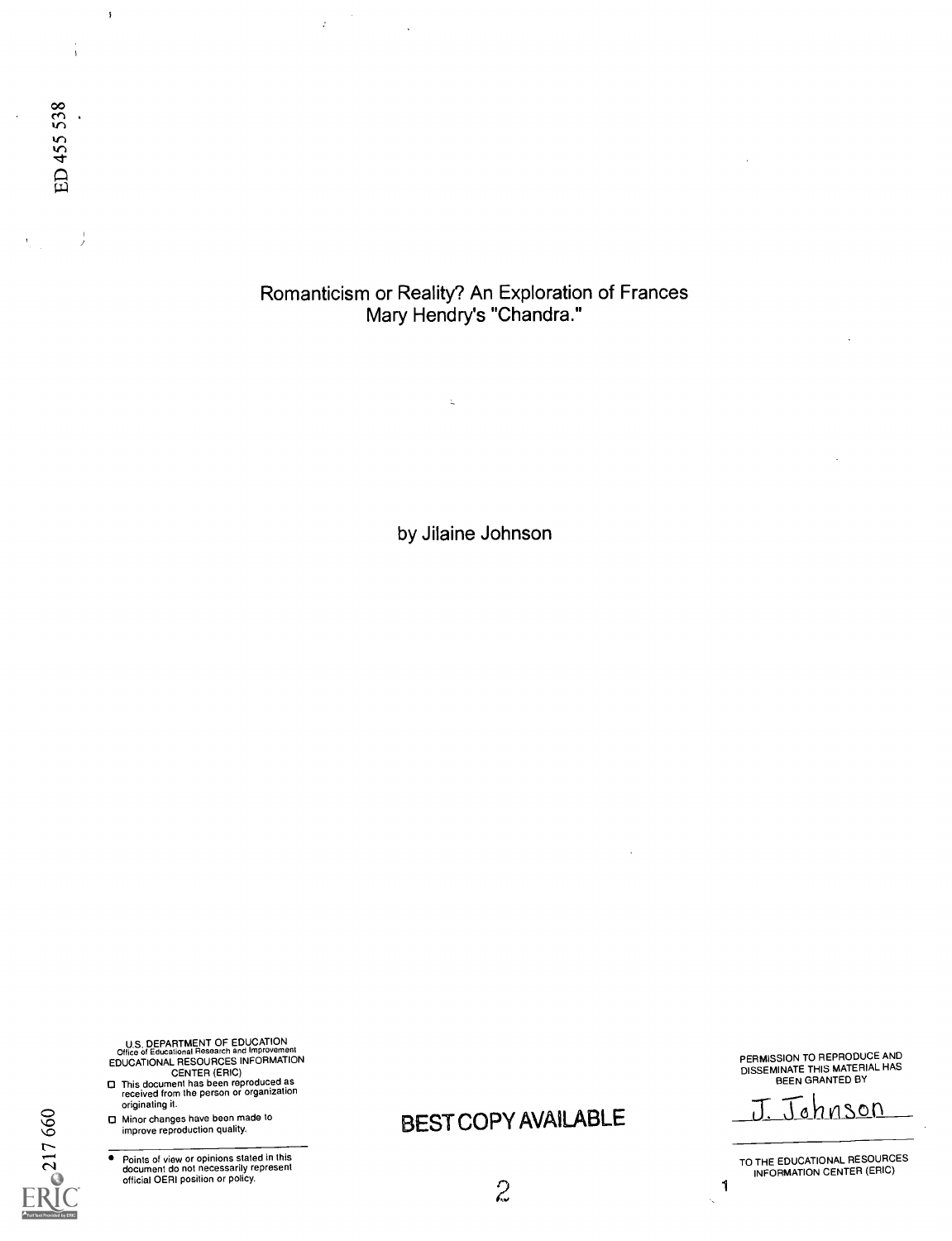## Romanticism or Reality? An exploration of Frances Mary Hendry's Chandra

India! A fascinating land. My memories. Images of the magnificent Himalayan mountains, of a palace on a lake, mausoleums, the Taj Mahal by moonlight, temples, festivals, palm trees and beaches, rice fields, deserts, monsoons, bullockdrawn carts, densely-populated cities with sacred cows roaming freely, rickshaw wallahs, taxis, trucks, busy roads, crowded Calcutta buses with people dangling outside striving for a hand-hold, packed trains with their roof top travellers, the aromas, continuous noise and the heat and dust all vividly spring to mind when I read anything about India. Unforgettable experiences.

The settings of Kim, (Kipling, 1901) the intriguing world of the Grand Trunk Road, the bazaars, the processions, the villages and the wandering holy men or saddhus were what grabbed my attention as a child and eventually propelled me, for a period of three years, to live and teach there.

There are three novels especially written for children which resonate strongly for me; Shanta (Thoger, 1961), The Village by the Sea (Desai, 1982) and Chandra (Hendry, 1995). Both Thoger's and Desai's novels are set in villages, one, a backdrop setting on the edge of the jungle near a river, and the other based on the fishing village of Thul - a specific place where the community faced the challenges depicted. While I perceive the books to be accurate representations of the lives and settings portrayed within, I regard, from an educationalist's perspective, Chandra as the most powerful and useful novel to present to today's 11 to 14 year old students. Why? Because the novel allows students to explore and consider different values systems, challenges them to become aware of prejudice and the making of assumptions and, in particular, to consider some specific issues faced by some Indian girls and oppression experienced by vulnerable groups. It allows students the opportunity "to walk in someone else's shoes" albeit through a western cultural lens and to question the nature of the practice of oppression. This raises the issue which is problematic in Chandra; reading as cultural practice. This will be discussed shortly.

It is appropriate at this point to give definitions of romanticism and reality as used in this paper. Rather than delving into the history of literary critical meanings, particularly the term romantic, I wish to wear the educationalist hat and use the more generally accepted everyday connotation with which classroom students are likely to be familiar.

> romantic: 1. of, characterised by or suggestive of an idealised, sentimental or fantastic view of reality romanticise: la. make or render romantic or unreal lb. describe or portray in a romantic fashion real: 1. actually existing or occurring in fact realistic: 2. based on facts rather than ideals Concise Oxford. (9th ed.). 1995.

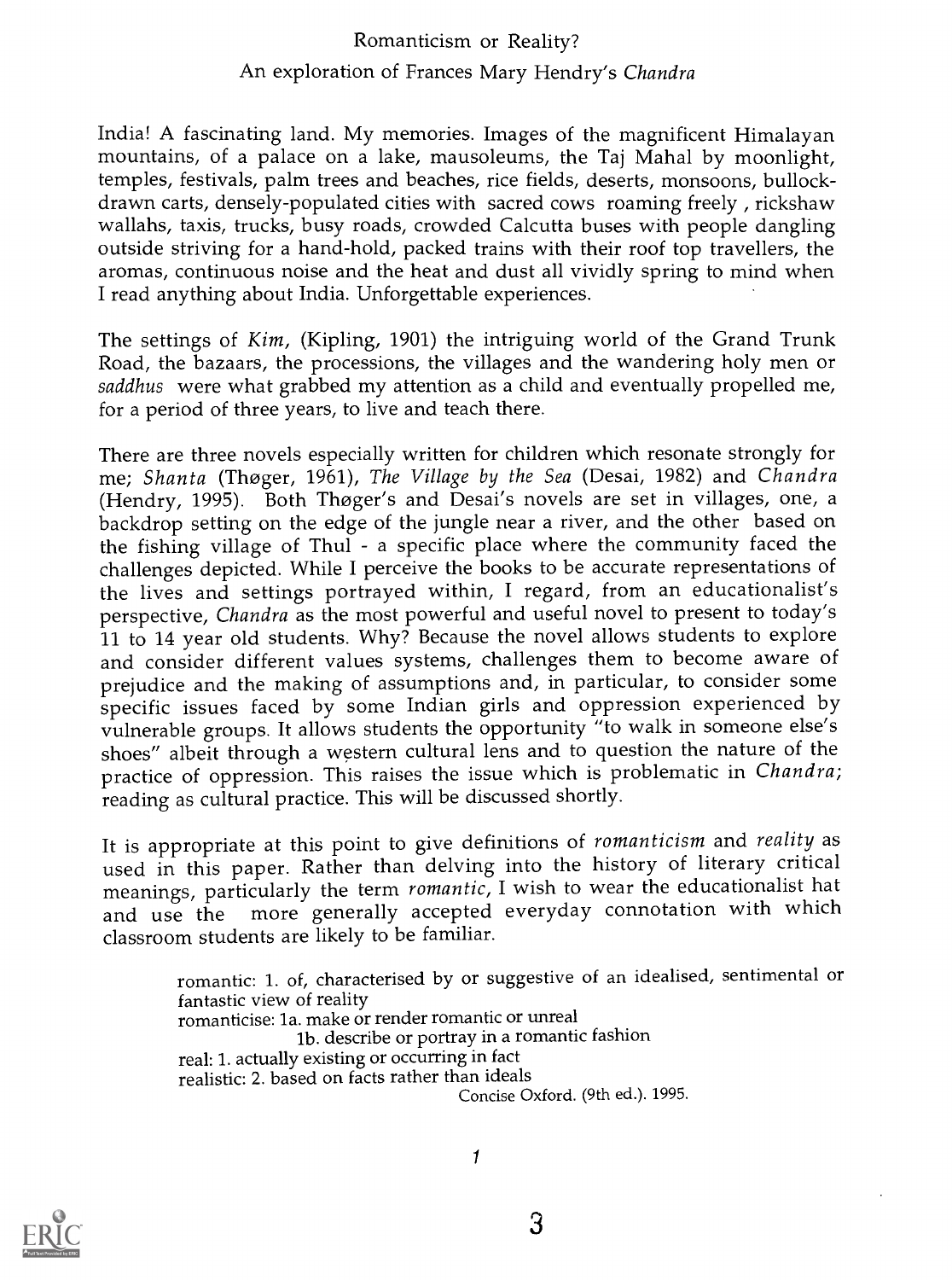What particular aspects within Hendry's novel keep students riveted, engaged in discourse and debate, and make the whole experience of the book so memorable? Has Hendry romanticised the situations portrayed within and made them appear far more fantastic than reality?

Is there a problem in defining romanticism and reality as a cultural practice? Is this novel positioning the readers to view events through a western cultural construct? Post structuralist critics could argue that the 'truth' about human nature as presented through the events and issues in *Chandra* is never an absolute truth. We tend to "interpret human action in the light of our own perceptions and the changing perceptions of society" (Saxby, 1997).

Sutherland, in Hidden Persuaders: Political ideologies in literature for children explains it thus:<br>
Like other types of literature, works written especially for

children are informed and shaped by the authors' respective value systems, their notions of how the world is or ought to be. These values - reflecting a set of views and assumptions regarding such things as "human nature", social organisation and norms of behaviour, moral principles, questions of good and evil, right and wrong, and what is important in life - constitute author's ideologies. They may be idiosyncratic to the individual author, or may reflect and express the values of the culture at large, or of subgroups within the culture.

Like other writers, authors of children's books are inescapably influenced by their views and assumptions when selecting what goes into the work (and what does not), when developing plot and character, determining the nature of conflicts and their resolutions, casting and depicting heroes and villains, evoking readers' emotional responses, eliciting readers' judgments, finding ways to illustrate their themes, and pointing morals. The books thus express their authors' personal ideologies (whether consciously or unconsciously, openly or indirectly). To publish books which express one's ideology is in essence to promulgate one's values.To promulgate one's values by sending a potentially influential book into public arenas already bristling with divergent, competing, and sometimes violently opposed ideologies is a political act. Seen in this light, the author's views are the author's politics; and the books expressing these views, when made accessible to the public, become purveyors of these politics, and potentially persuasive (Sutherland, pp. 143 - 144).

Ideology is a significant issue then for teachers who work with texts. Texts studied with classroom students present particular images or world views. Writers, by using their skill and through various strategies, can make those images gripping or pleasurable and thereby make the reader feel comfortable with that world or strongly opposed to it. This means that the student who does

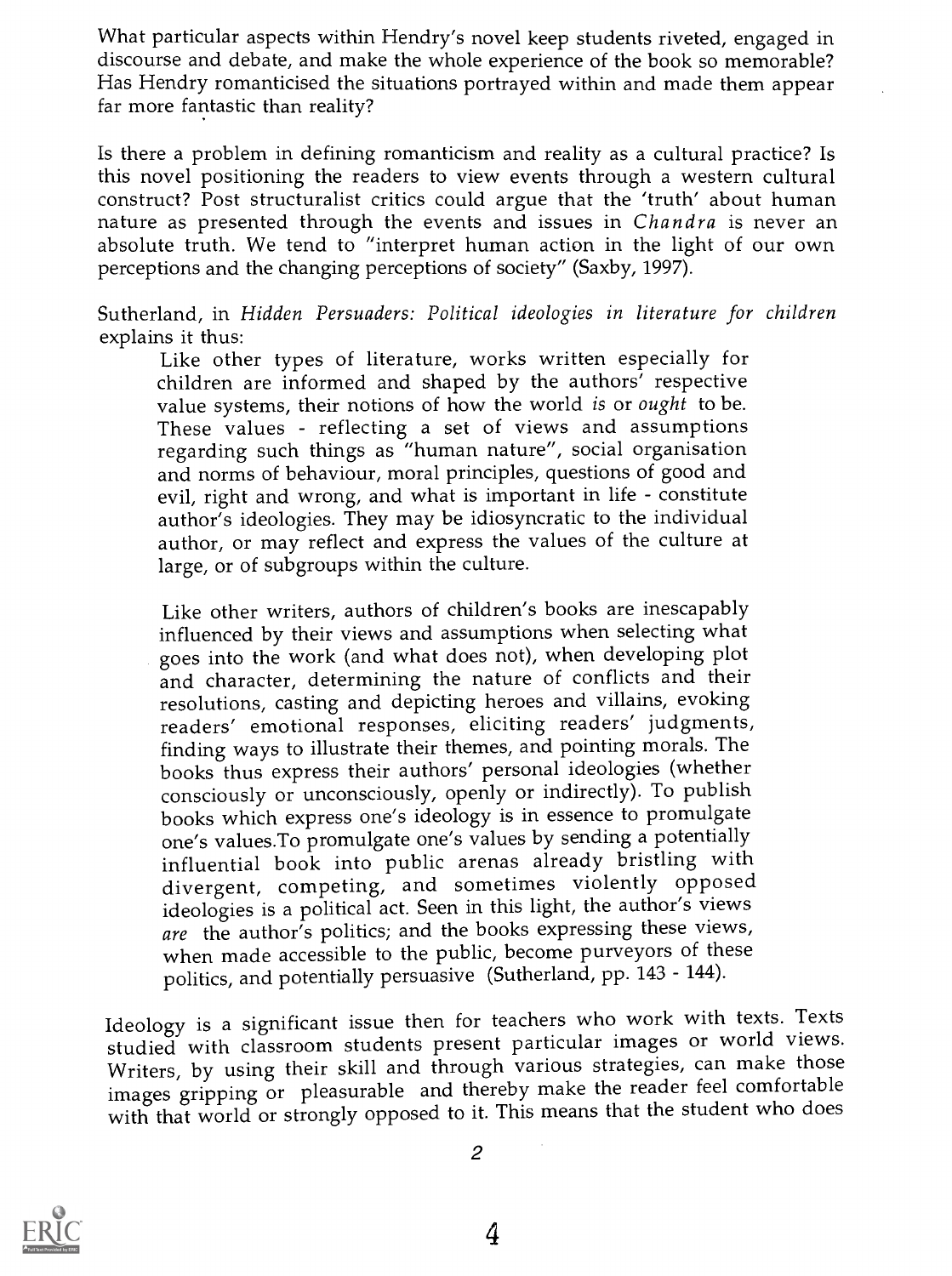not question that world view, accepts the world portrayed in the text as reality even if the text itself is romanticised. However, the student's construct of realism is not just dependent upon the text. What is realistic is not just the degree to which details in the text match the world, but also the degree to which the ideology of the text matches the reader's ideology.

Readers bring storytelling expectations as a cultural practice. For example, let us examine the "villain" as a stereotype. The father in this story, in the mind of a reader ignorant of thousands of years of traditional practice in a society where the social needs of the group take precedence over the rights of the individual, may be classified as a "villain" or "tyrant" and written off as "uncaring". Ghastly villains can be viewed as a romantic stereotype even though depicted events are potentially real.

Readers bring their cultural preferences and value systems in the reading act. While the perception of arranged child marriage may be viewed as a negative from western culture, from the perspective of some other cultures, early marriage is highly desirable. The girl-child's future has been secured and family duty and honour have been demonstrated. Because every person has a values system, it can be said of both the reader and the writer that no text "can be innocent of some ideological freight" (Hunt,1991).

Readers are constructed within a text to take up a positioning that shapes their idea of what is real or romantic. Because Chandra is written from a limited omniscient position this may be problematic for some readers who strongly sympathise with the protagonist. Some voices are not heard. Chandra's mother is marginalized. Although we may sense her anguish at widow-slavery as a life for her daughter, her real views are not expressed. Chandra's father, with tradition as the all-important pillar of his life, is also marginalized. The inner turmoil which drives him to bitter outburst may not be understood by the reader who classifies him 'tyrant' or 'villain'. Readers who explore Chandra's world and her experiences and side with her as she struggles are positioned to view the events largely from one perspective - that of the protagonist. Other readers from Hindu or Muslim backgrounds would bring a wealth of knowledge of cultural history and could well resist the rendering and challenge the view presented while still being sympathetic to her plight. Had another voice - a sister's, a cousin's - been introduced and given a different view of Chandra's dilemma, her personality, decisions and actions, and the ramifications these had on people around her, the chances that more readers would get past the heroine/villain aspect and be challenged to think outside their "cultural square" would be heightened. It could be argued that the narrative strategy employed by the author constructs Chandra as a type - the archetype of the feminine victim.

Realism is a construction - whose reality is a difficult, persistent problem. Perhaps, in the end we are left with saying "I found this representation real." The value and significance the "I" brings to the text becomes the focus. While I have outlined what could be viewed as problematic with Chandra, based on experiences and knowledge gained from my times spent in India, I believe the

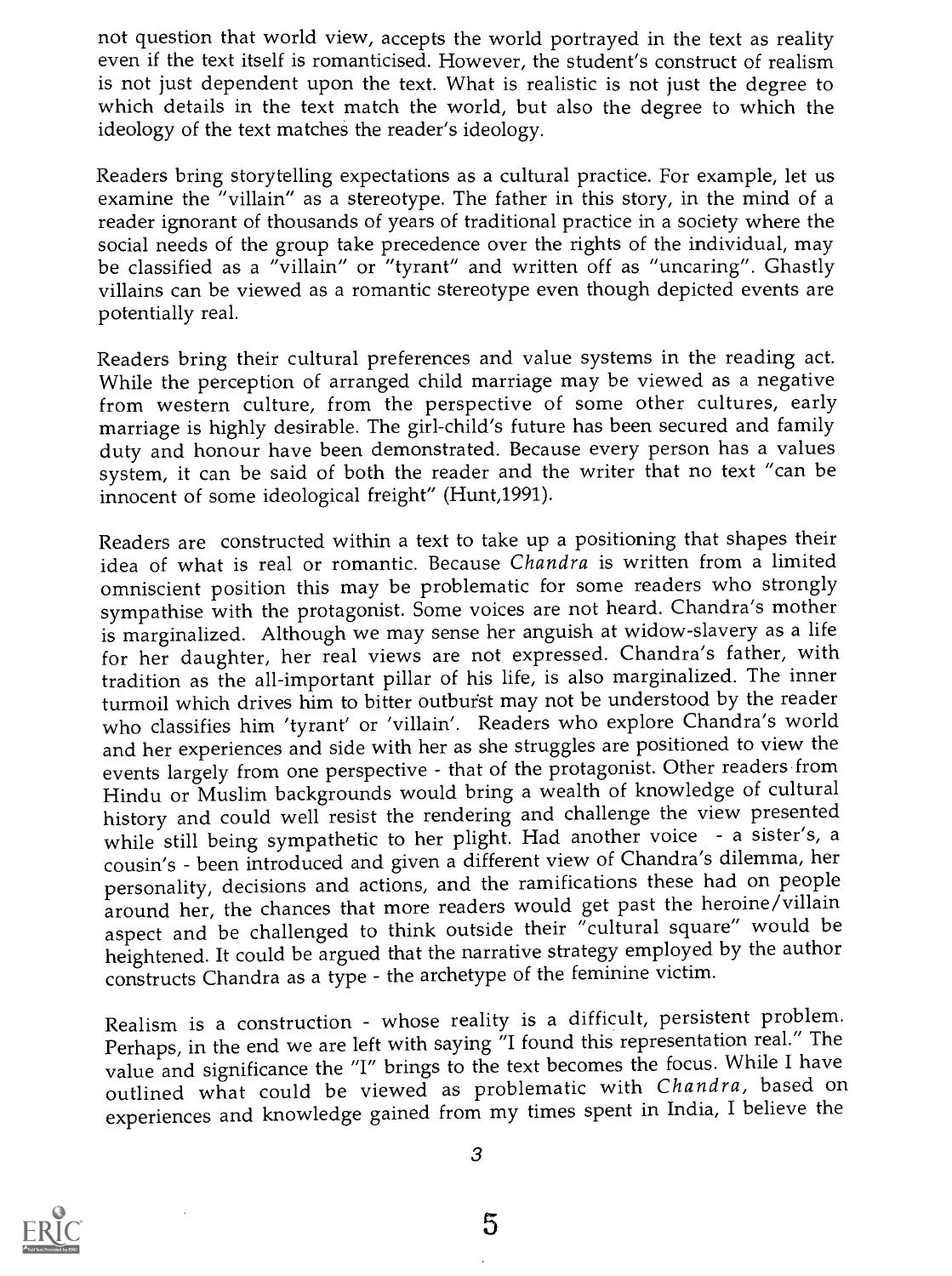novel to be more realistic than romantic. The text makes sense to me and I recognise the conflicts and practices depicted as part of the diverse culture of the India I knew. Further, the reality of situations can be checked out by reference to authorities within the culture. Bringing personal experience and public research together, this paper argues that considerable determinancy can be given to the question - is *Chandra* romantic or real? Therefore, there are tensions in the use of the book as information for social studies, a literary approach where a teacher assists students to understand and possibly resist the ideological positioning inherent within the text, and the reader who selects the book to read for pleasure or leisure. Without prior knowledge of the validity of the issues or an external mediator to perhaps assist in the mediation of the text, assumptions based on the readers's own cultural heritage may be made. The text is therefore problematic.

This paper examines this issue of romanticism or reality through the following:

- 1. The tensions between tradition and modernity
- 2. Issues of patriarchy
	- 2.1 the traditional view
	- 2.2 abuse of males
	- 2.3 the progressive view
- 3. Child marriage and abuse of wives
- 4. Widow slavery
- 5. Issues of dowry
- 6. Female health
- 7. Education opportunities and neglect and abuse of the girl-child

### 1. The tensions between tradition and modernity

Traditions die hard. The conflict in Chandra is between traditional and modern or progressive beliefs and values within an extended family in New Delhi and Rajasthani relatives. How divisive and destructive these can be, especially for girls, is clearly portrayed. Winner of the Writer's Guild and Lancashire Book Awards, Hendry's novel has been noted for its realistic details in terms of setting and characterisation. The author spent two months gathering material while travelling around India by second class train or bus. Along the way she met hospitable people who not only gave of their time in conversations or opened their homes but shared stories of events. The happenings, described in the novel, are based on these true accounts. Hendry, wherever she went, hired, as a guide, some local person who could translate for her; for example - a professional guide in Bikaner, a rickshaw driver in Lucknow, a teacher in Manali and a truanting schoolboy in Varanasi. Through these guides Hendry gained access to a range of people whom one would almost certainly not meet if one travelled across India with the standard tourist group. Hendry's manuscript, when completed, was scrutinised for accuracy by some of the people she met while researching material. The author, therefore must have been aware of reading as cultural practice. She clearly sought expert "mediation" for her experience of the living text around her.

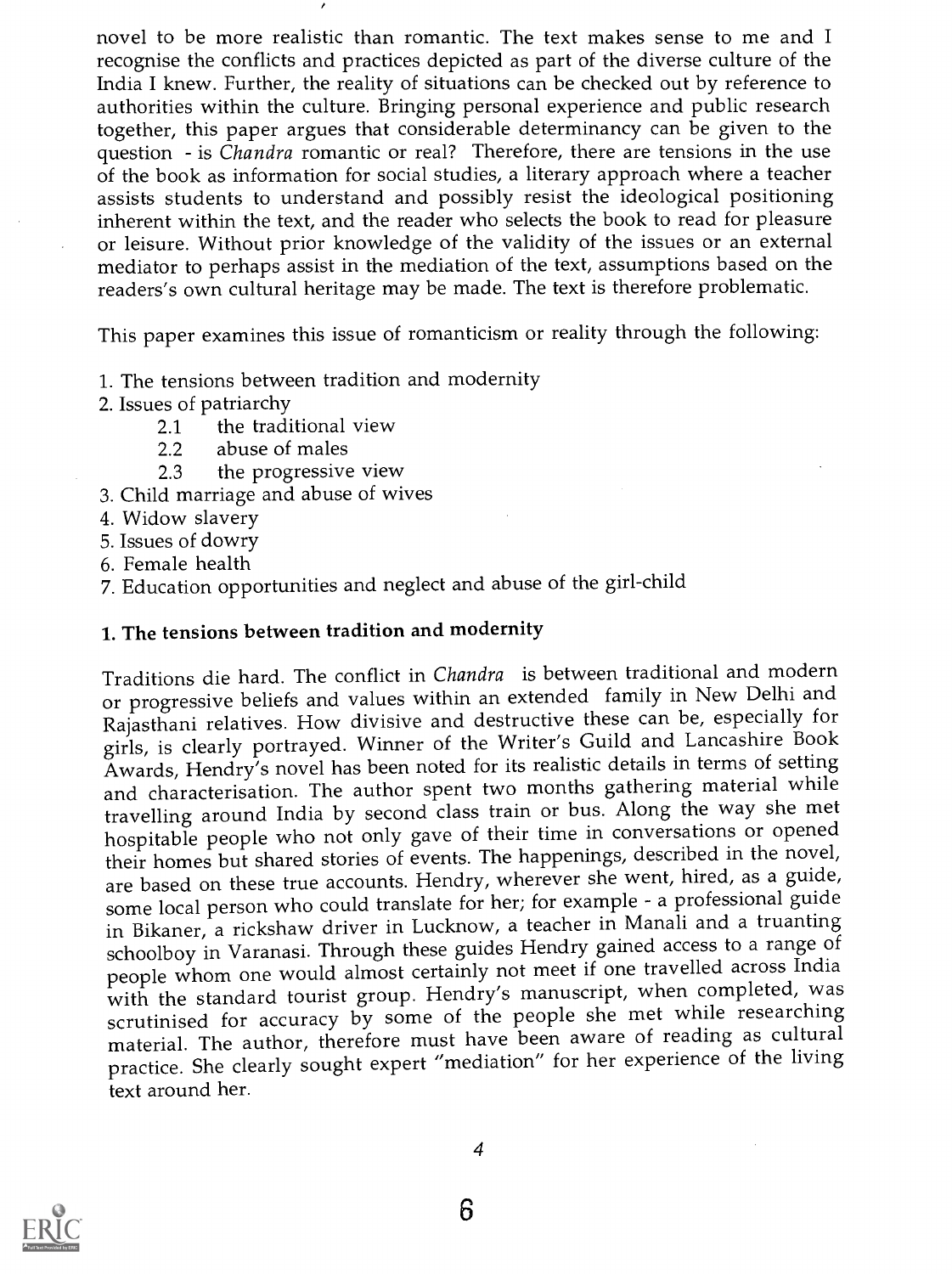While in Jaisalmir, Hendry tells of meeting Manju, a 15 year old girl who, under the protection of her police inspector father, ran the Puja Hotel for women (Hendry, 2000). Manju described to Hendry the story of her aunt, whose life was, with the exception of the helpful grandmother, almost exactly that depicted in Chandra. The aunt sheltered in an ashram for several years and found work dubbing songs for starlets in the movie industry in Mumbai (Bombay).

Chandra is eleven years old and, on her maternal grandmother's insistence, attended an English medium school. Her mother's family are fairly well off, of good caste and could generally be described as part of Delhi's middle-class. Her father, a Rajput of high caste , was poorer but had prospects. It is revealed that Chandra's mother held a BA degree, but, as her husband was very traditional, once married, she gave up her job as a librarian (p.11) to remain at home. Her father, keen to have Chandra married before she became "flighty, like western girls" (p.4) agrees to a marriage with a second cousin's son from a farm near Jaisalmir in Rajasthan. The young man, Roop, is sixteen and training for a career within the hotel industry. He wishes a modern wife who will be able to assist him when, with the assistance of the dowry the arranged marriage will bring, he has bought a small hotel. By all accounts the arranged marriage looks as though it could be successful. Tragedy strikes when Chandra is sent to visit with her inlaws. Chandra is unaware that Roop has died of a fever and that her father, with no verbal protestations that we hear from her tradition-bound mother, is sending her away to become a child-widow slave. This is the traditional way. After a twenty hour bus journey, a five hour wait for some member of the family to collect her, and a three hour camel and cart journey out into the desert, Chandra learns that she is to be blamed for the death of her husband.

Roop had lived, until he married her; it must be her fault. The traditionally-brought-up half of her accepted that, even while the educated half insisted that no, it wasn't true, she'd done nothing... (p.29)

Chandra is vilified and physically and verbally abused for ten days and then kept in purdah. Food and water are begrudgingly given. Alone, except for an elderly widow, abandoned by her family, Chandra almost goes mad.

How Chandra overcomes despair, turns to the goddess Durga for solace and advice, enlists the widow's assistance, escapes and reaches her grandmother's home makes compelling reading. (This escape could be viewed as romantic by a reader who had no knowledge of the number of young wives in India today, who actually do flee violent situations). There is, however, no happy ending for Chandra upon her return to Delhi. Her father, wishing to return her to the inlaws in the desert, is waiting outside her nani's apartment. When thwarted in this attempt to drag his daughter back into bondage by bystanders and his mother-in-law, he screams epithets and accusations at Chandra and publicly disowns her. In real life this is not unusual. There are many accounts of young brides being forced back to the violent situation from which they fled (Moore, 1995).Chandra shelters for several months with the family of a school friend but must be guarded as the adults are fully aware of the actions that the Rajasthani

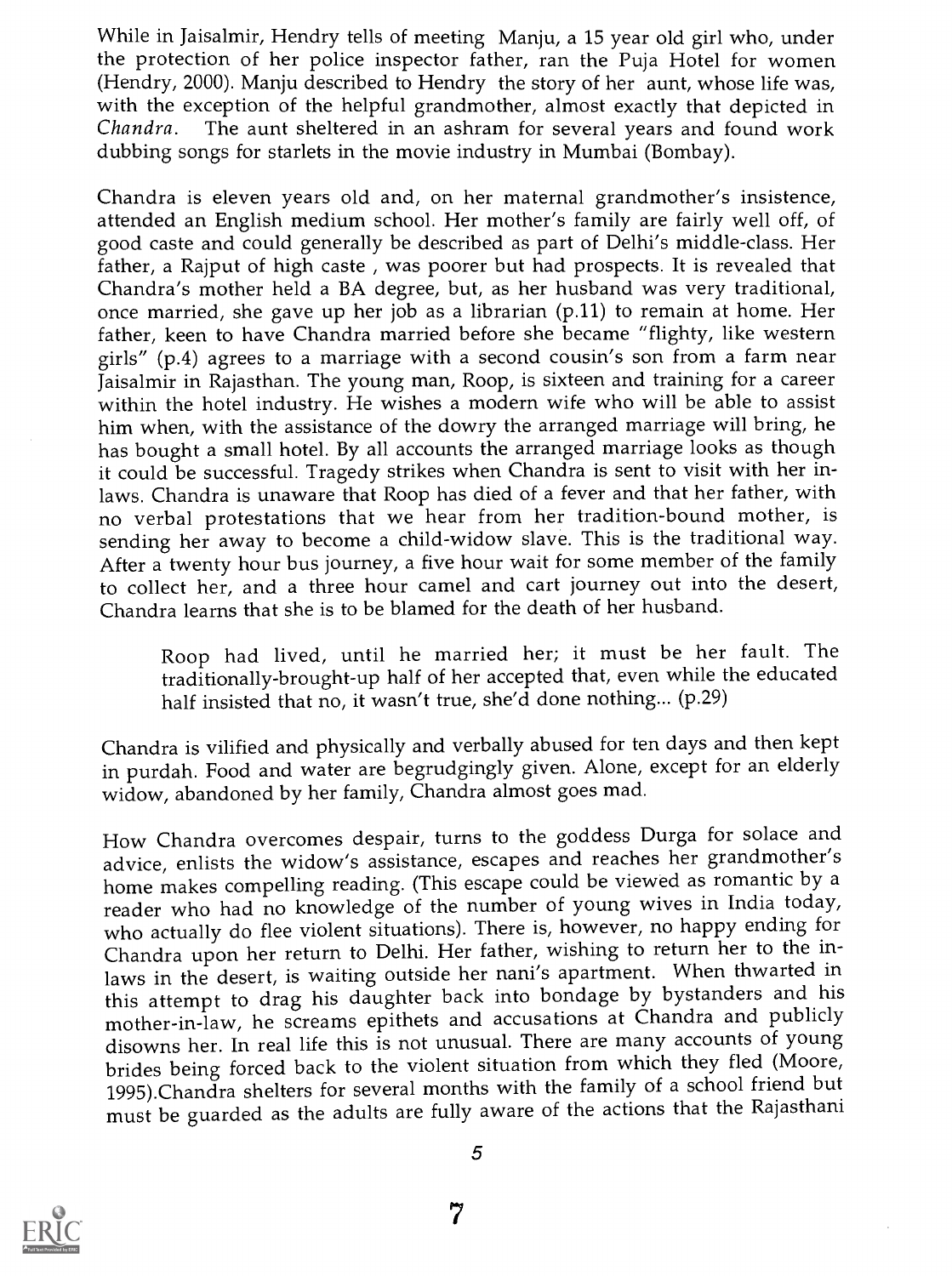family may take. The danger that she will eventually be caught, returned and probably killed is very real (p.46, p.73). The in-laws locate her place of shelter, watch for an unguarded moment while Chandra is at the market, and attempt to kidnap her. Only her bodyguard's call of "Muslims, carrying off a Hindu girl! Help! Muslims!" and the Hindu battle-cry "Ram Ram" (p.101) which starts a riot in the marketplace prevents Chandra's capture. As a permanent home with relatives within India is impossible Chandra is sent to live with an aunt in Glasgow. She has lost family, friends, her precious inheritance of ruby and gold jewellery, but has her life. For an Indian girl-child this is a situation which demands inner courage and determination.

### 2. Issues of patriarchy

2.1. the traditional view

Male attitudes and traditional views dominate and are shown to regulate many aspects of a woman's life.

According to Derne (1994) male dominance, particularly in north India, "is rooted in the gender division of labour." It has been stated (Reskin 1988 and Chafetz 1990 cited Derne, 1994) that "a gender division of labour is accompanied by a gender ideology that justifies it." Women's work is often restricted to that of the domestic environment. Even in the country in traditional areas it is generally only the lower caste women who are permitted to work in the fields.

In India, an integral part of the gender division of labour is an ideology of appropriate female behaviour that emphasises modesty, obedience, selfsacrifice and attachment to the home.

The honour of the family is very important to north Indians and women's modesty is closely connected with this. The head of the family is in control over the family, including women's sexuality and marriage arrangements (Derne, 1994). From the times of Manu, approximately two thousand years ago, a culture of dependency has been promulgated. A woman should be dependent on her father as a child, on her husband as an adult, on her son when she is old, a woman should never be independent ... (Reddy, 1991). The husband is god and in traditional views the wife must be subject to her husband in every way. The husband's will and word is law. In the Rajasthan village depicted in Chandra the women never handle money, have their clothing purchased for them and obediently work all day. The elderly widow had not been out of the village for 30 years although, through listening to the men's radio, even she was aware of the changing world. Women must acquiesce to every custom, their feelings or desires unimportant. Men dominate.

The father-in-law in Chandra is outraged when the bewildered young widow protests at being kept in purdah and expresses interest in keeping on with education and eventually gaining employment.

Why should you go to school?... Job? ...No woman of my family will

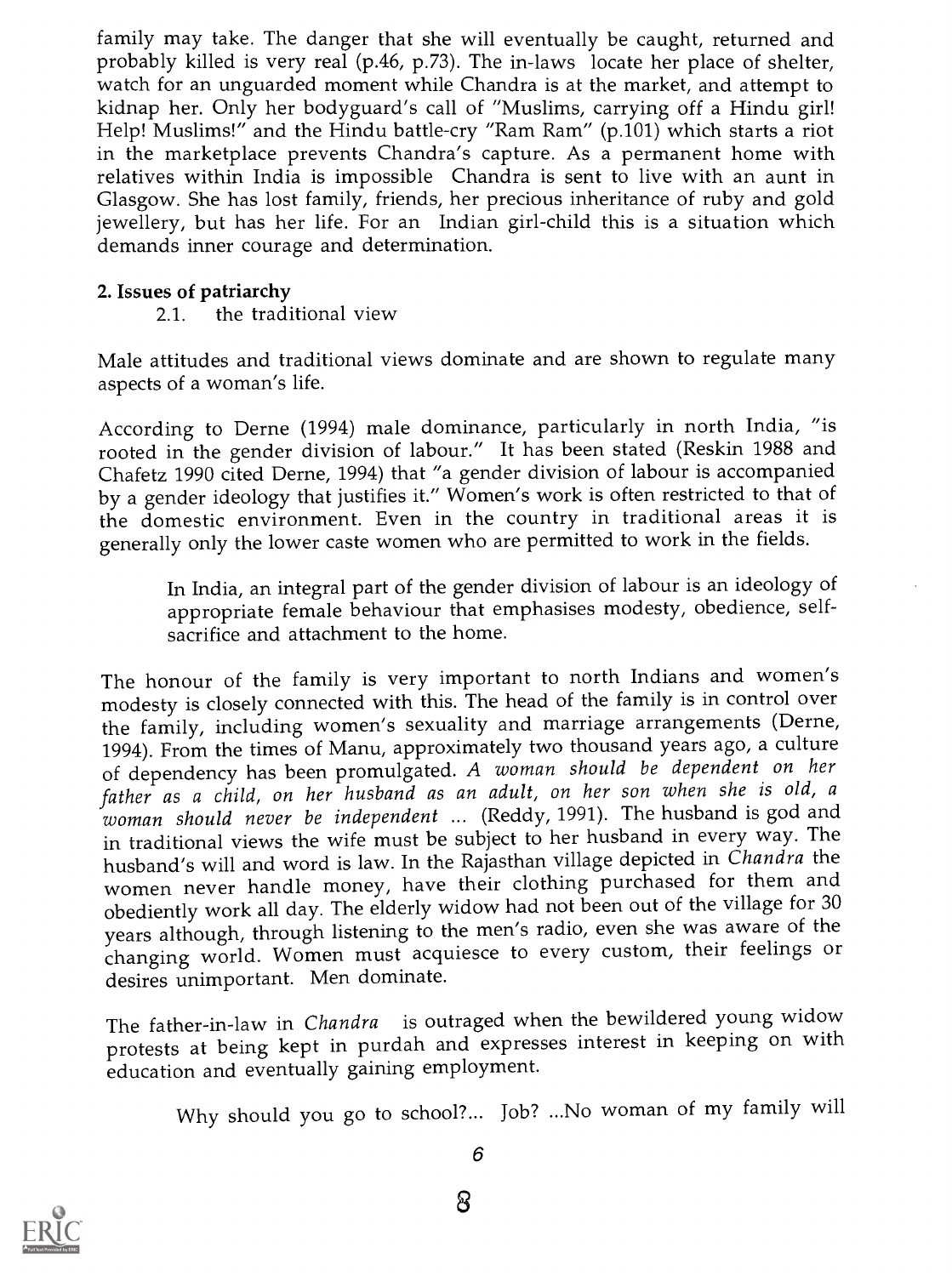ever shame me by going outside to be stared at by every man in town, or working as if her menfolk can't afford to keep her. And why should we pay school fees for you? You'll stay secluded in purdah, serve us. Follow custom. (p.32)

When her mother-in-law screams, "Too late for sati, even if she'd do it - no courage, modern girls! No tradition, no pride!" Chandra protests that sati (suttee), immolation on the husband's pyre, is against the law - her teachers had told the students about it (p.32). For this comment she is beaten and her fatherin-law's response is typical of traditionalist views:

...In my own house, I am the law! No government can make a law that says right is wrong and wrong is right! If this Miss was your teacher, she had no business teaching you such evil ideas! You will do your duty, and obey me as custom says ... (p.33).

Where these traditional attitudes are still held they continue to prevent recognition of person hood for women in India today. .

Sarin, (1998) reports: traditional customs, sex-role stereotyping, cultural prejudices and lack of resources are the biggest hurdles in fulfilling the goal of equality for both sexes. The ignorance of women of their own rights and scarcity of women in decision making posts and lack of strong political commitment are other hurdles.

### 2.2 abuse of males

Hendry has introduced balance into this novel in the character Bhawar who demonstrates that males may also be targeted for abuse. Bhawar, a tenant farmer lost everything when he stood for election to the village council against the powerful local zemindar (landlord). A corrupted election with thugs intimidating locals, false voting, raised rent, unavailability of loan money, unemployment and hunger followed. The death of his wife resulted in Bhawar burning his home and departing, with his four young sons for Delhi. Chandra, hearing this story and the recounts of corruption and injustice from other roof top train travellers was surprised that "even men were treated badly..." (p.63). Bhawar was a low-caste Megwal who, despite recognition of Chandra's female status and knowing she was a runaway from accepted custom, protected her from a thief's actions and escorted her to her grandmother. He is shown to be a kind, fair man concerned with the welfare of any child, male or female. Bhawar's concern is in stark contrast to that of Chandra's father who is not prepared to break tradition even for the well-being of his daughter.

### 2.3 The progressive male view

This is largely presented through Sunil Mukherjee who gives Chandra temporary refuge in his home. The family life depicted is warm with much

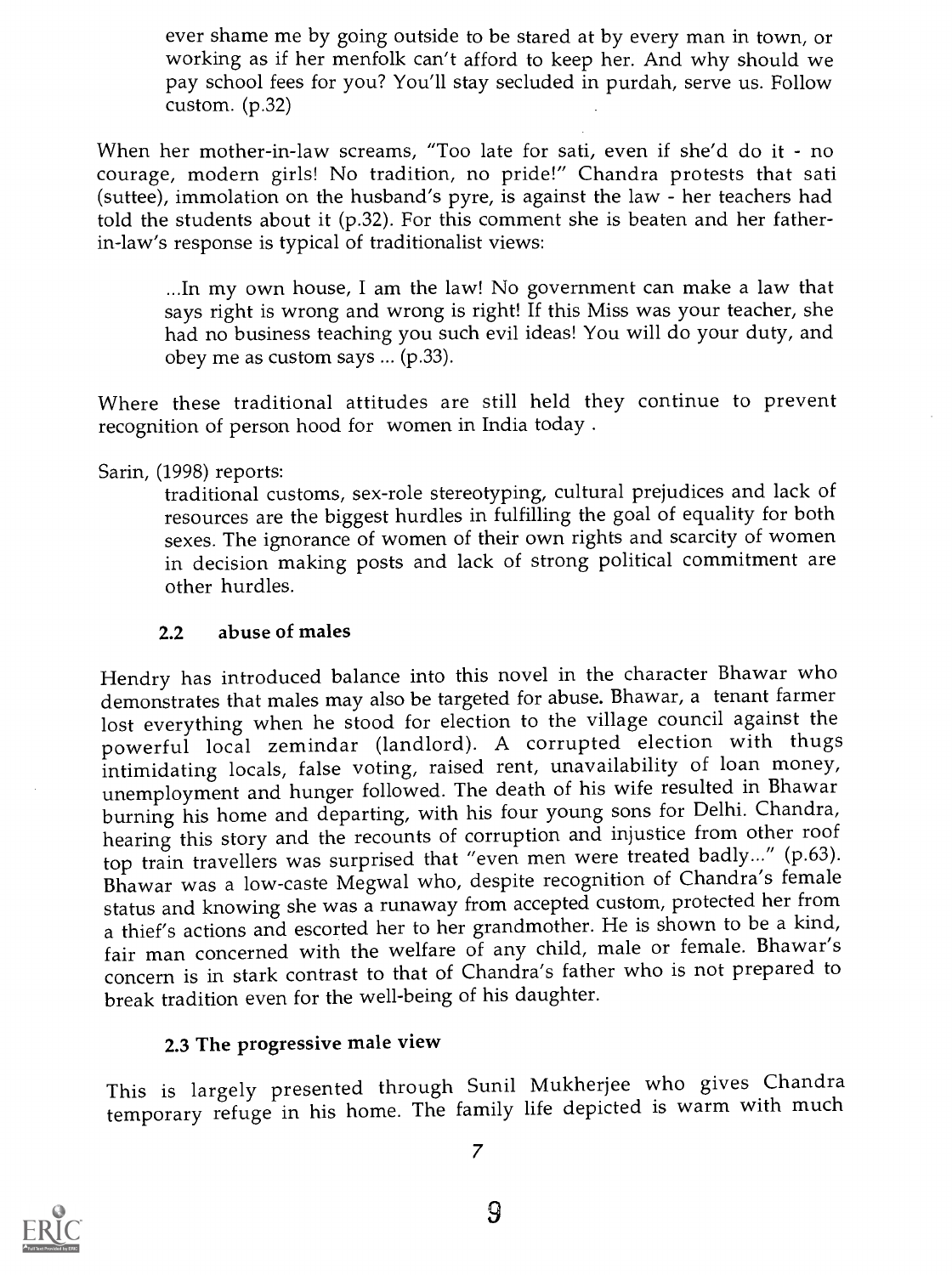shared laughter and love openly expressed. The approval of Chandra's behaviour by this family helped her accept that she need not bear the guilt for disobedience to tradition nor the questioning of the rightness of some her father's actions. To hear another man question the old ways and espouse that women were to be respected as people, not as possessions (p.84) was enlightening for Chandra. A businessman willing, for a price, to smuggle Chandra into England was located by her maternal uncle . The businessman recognised that Chandra was "a good girl in a bad situation" (p.116) and risked his livelihood to get her to safety. In order that the young reader does not receive a biased representation of Indian men, the positive modern-minded male characters' thoughts and actions are very important to the novel. For the educationalist too, these depictions allow for a wide exploration of male values and can challenge generalisations and assumptions .

### 3. Child marriage and abuse of wives

Although the legal age for marriage within India is 18 for women and 21 for men, in many parts of the country this law is ignored. In Chandra mention, in general terms, is made of the numbers of students attending Chandra's school (roll 2000) who have already been married. It is not unusual to find girls who were married at six (p.4). Chandra was happy that her marriage to a modernminded young man had been arranged by her father. She accepted it until the death of her husband. By marrying into a traditional family who lived out in the desert she was forced to suffer the same fate of many rural brides whose husbands die. Centuries old custom ruled. Hendry highlights a possible danger for those girls who marry young. While most cases of child marriage result in the daughter remaining with her family until the onset of puberty or to the age of fifteen or sixteen this is not always so. Sociologists have documented cases where groom's families, unwilling to wait for the years to pass, take girls as young as six or seven away and make them begin work as servants or field hands. Childhood has finished. (Women's International Network News, 1998).

The Sunday Times (May 7, 1995) reported:

About 500 000 Indian children were married at similar ceremonies around the country at 2 AM on May 3, 1995, a time Hindu astrologers deemed particularly propitious... police rarely risk interfering in a Hindu tradition which dates back thousands of years. For parents in rural India it is considered shameful and degrading to have an unmarried daughter. (Source WINN, 1995)

In June, 1998, Women's International Network News reported on the state of child marriage in Rajasthan, a north-western state. The New York Times analysed this report for its May 11, 1998 issue. The report was concerned at the decades of research which found that

child marriages contribute to virtually every social malaise. The problems include soaring birth rates, grinding poverty and malnutrition, high illiteracy and infant mortality and low life expectancy, especially among

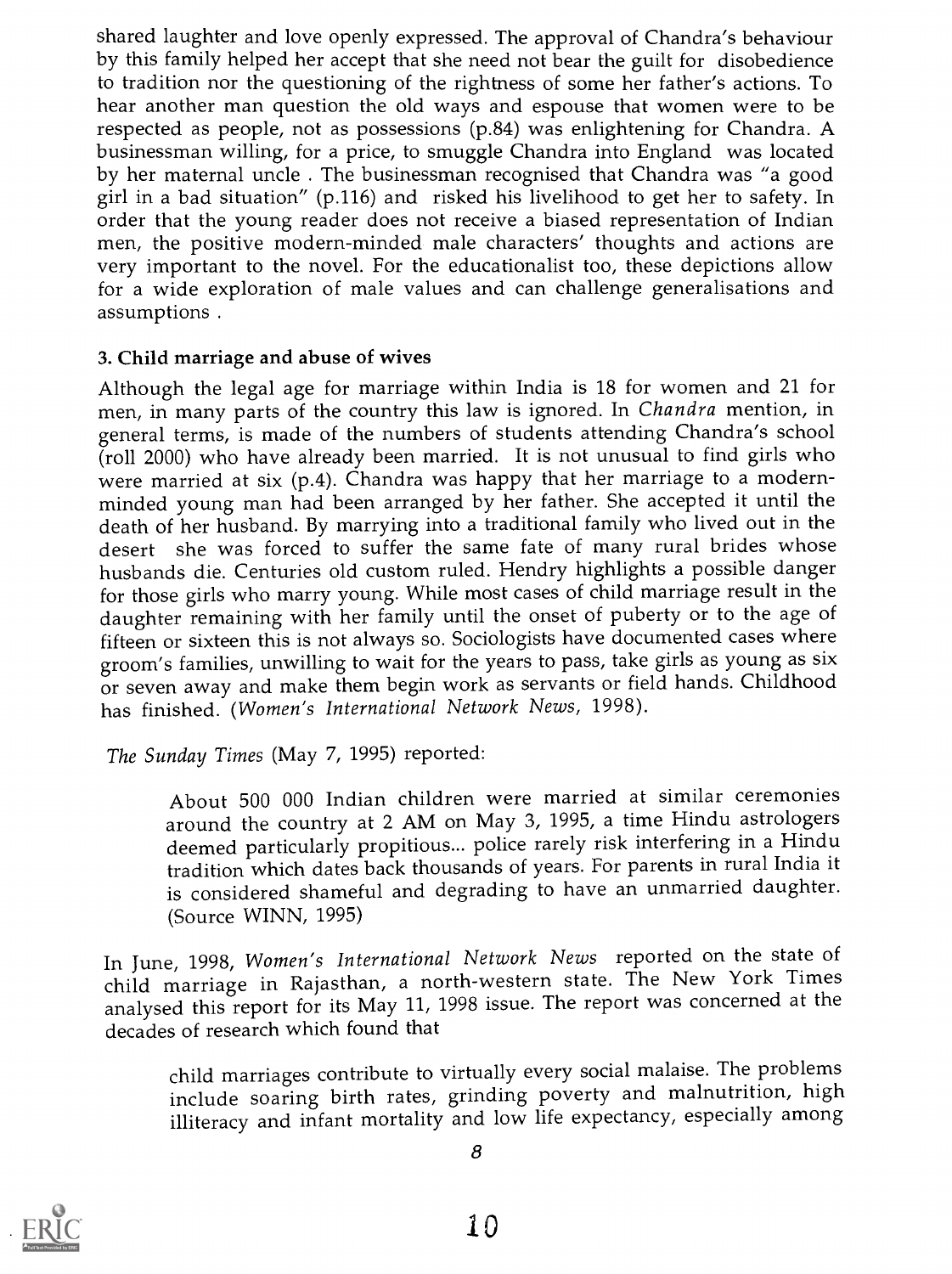rural women.

This report, conducted by the national Government in Rajasthan in 1993, gave results of a survey of 5000 women and revealed that 56 percent had married before they were 15. Three percent of these women were married before the age of 5 and another 14 percent before they were 10. Only 3 percent of those surveyed used some form of birth control (other than sterilisation) and barely 18 percent were literate. The result - poor health and large families. The survey reported that out of 1000 births there were 73 infant deaths but by the time the children were five the figure had grown to 103. The severely undernourished rate for children under four years was 63 percent. Average life expectancy was 58 for women. It was stated that "in every case the figures were amongst the worst in India."

...The plight of most Indian women can be described by three P's: Poor, Powerless and Pregnant. They live in abject poverty, have no social status and are generally illiterate. They are subject to violence due to their gender, emotional and physical battering, prostitution, rape, dowry deaths... (Sarin, 1998).

Banerjee (1999) presents evidence of changes in the marriage system. The changes include increases in the marriage age for women and the near universal adoption of dowry as a condition of marriage. In this research marriage indices for five states were taken from census figures of 1921 and 1981 - refer Table 1 and Table 2 (refer Appendix 1). These figures are only accurate in that they report the registered marriages. Registration of marriage is not mandatory and many marriages are today still not registered with the government. The five states selected were Karnataka, Maharashtra, Uttar Pradesh, Punjab, and Bengal, all of which may be termed "northern" states where despite the increase in the mean age of marriage shown in the tables there is strong evidence that child-marriage continues to flourish. Traditional views are still strongly held and the prevailing social taboos and beliefs on the status and role of women "inhibit literacy among women" (Reddy, 1991). These tend, in these states, to be the rural areas and villages away from major cities.

It has been empirically established that women's education increases the age at marriage ... creates a stronger desire for family planning and promotes female employment. An educated woman can better combat the evils of the dowry system, avoid early and unequal marriages and supplement the family's income... (Reddy, p.1)

## 4. Widow slavery

Widow slavery is illegal in India but does not appear to be reported in the media as often as other dowry-related abuses. It takes a strong woman who finds herself in this situation, to fight the cultural practice. Widow slavery often involves semi-starvation, beatings and other forms of physical violence, enforced labour and an extended period of purdah for the woman concerned. The most tragic is

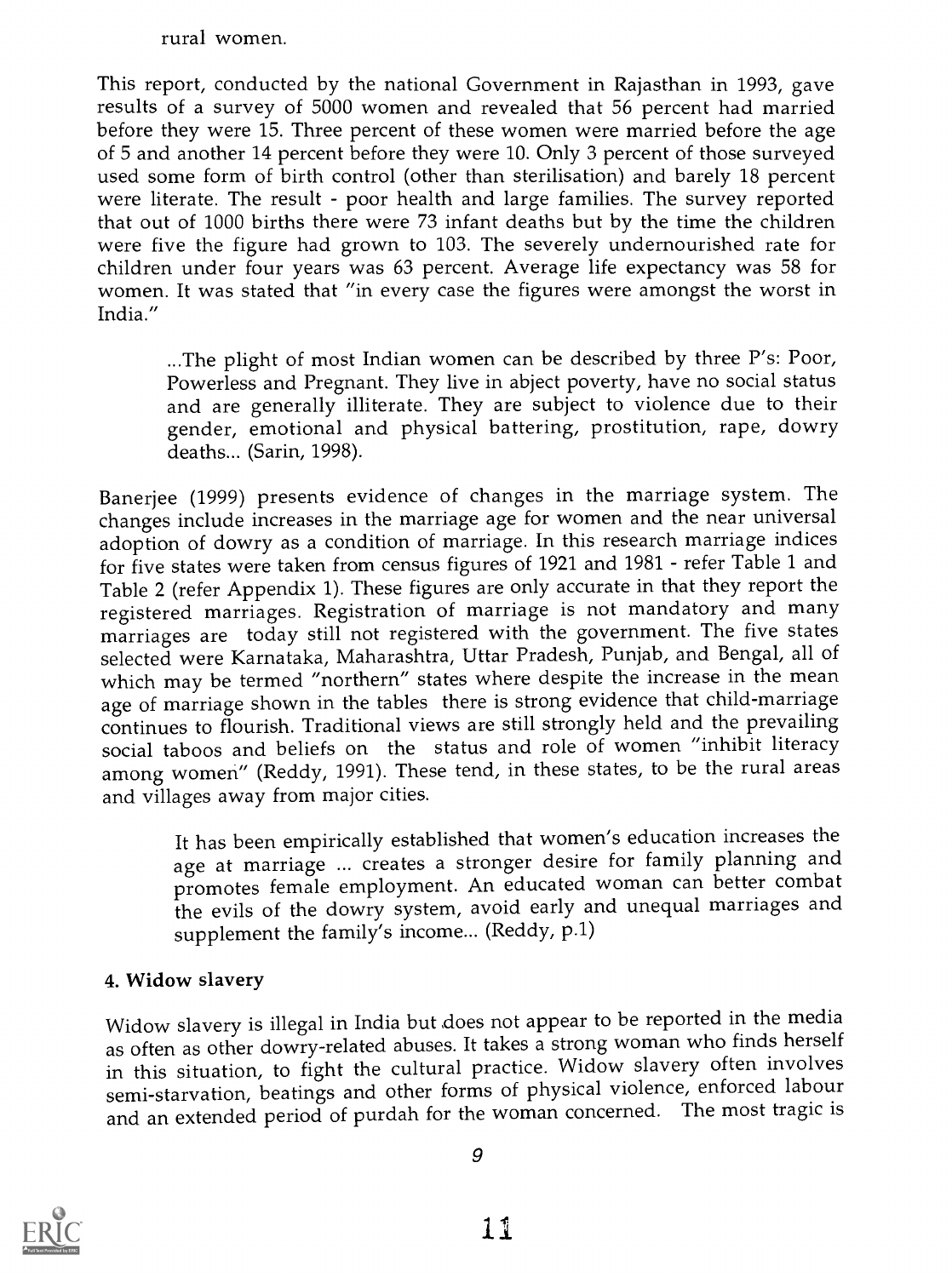the fate of child brides who suddenly find themselves widowed. Traditionally, widows in some castes are expected to dress in a white and never remarry, this despite legislation through a Bill in 1856 which aimed to remove all legal obstacles to the marriage of Hindu widows (Sarkar, 1997). Widows become the least valued female in the extended family. The outlook for Chandra, as a childwidow in this tradition-bound household is not good. Widows are deemed "unlucky, accursed" (p.31). Isolation, due to the belief that she has the evil eye -"the bad woman in the hut" (p.33 -35) and had caused her husband's death, sets Chandra apart from all except the elderly widow who had herself suffered. The mental torment and emotional suffering inflicted by this practice upon a young girl is recognised within the Indian government as abuse. Unfortunately, many victims are unable to escape and do not know where to go for assistance, nor are they cognizant of their legal position.

Hendry does portray another perspective to balance this story. Chandra's progressive grandmother, a widow, is depicted as having respect from the family, as well as being permitted her independence and control of personal and financial affairs. The altercation between bystanders, Chandra's father and his mother-in-law which takes place outside the grandmother's flat is illuminating as to the gulf which exists between those who feel bound by rigid tradition and those who hold progressive views within a changing world. The grandmother did not hesitate to face her son-in-law with the illegality of his actions regarding widow slavery and her insistence that Chandra had a right to herself ensured temporary safety for her granddaughter. This insistence that Chandra has a right to her name; that she is not a series of "roles" with different labels permits the girl-child to see herself as a person in her own right.

### 5. Issues of dowry

The issue of providing dowry for girls does not dominate the novel but the ideas behind the dowry system affect how girls are treated. In Chandra's case dowry had been agreed but would not be given until the formal and permanent move to her husband which would occur at the end of her schooling. The dowry received by each of her brothers would be used to bolster hers. There is also mention of dowry insurance. The fact that dowry was seen by all as a burden and a huge drain on a family's financial status was made clear. An interesting point, in Chandra's case is made about inherited ruby and gold jewellery. It was not part of the dowry and was specifically hers. When she escapes Chandra has no qualms about taking back what is hers but is aware of the dangers to her physical self should she be caught. This threat of serious violence or even death within the text has not been exaggerated. It is, for some young women, an acknowledged risk.

More than 5800 women are killed by their in-laws each year and, it is claimed, only a tiny percentage of the killers ever receive punishment (Pratap, 1995)). Sarkar (1997) claims that "law, justice and the police remain deeply implicated in the most unambiguous forms of patriarchal controls". The conviction rate, in <sup>1995</sup> for offenders was less than one percent (Pratap). The risk of receiving

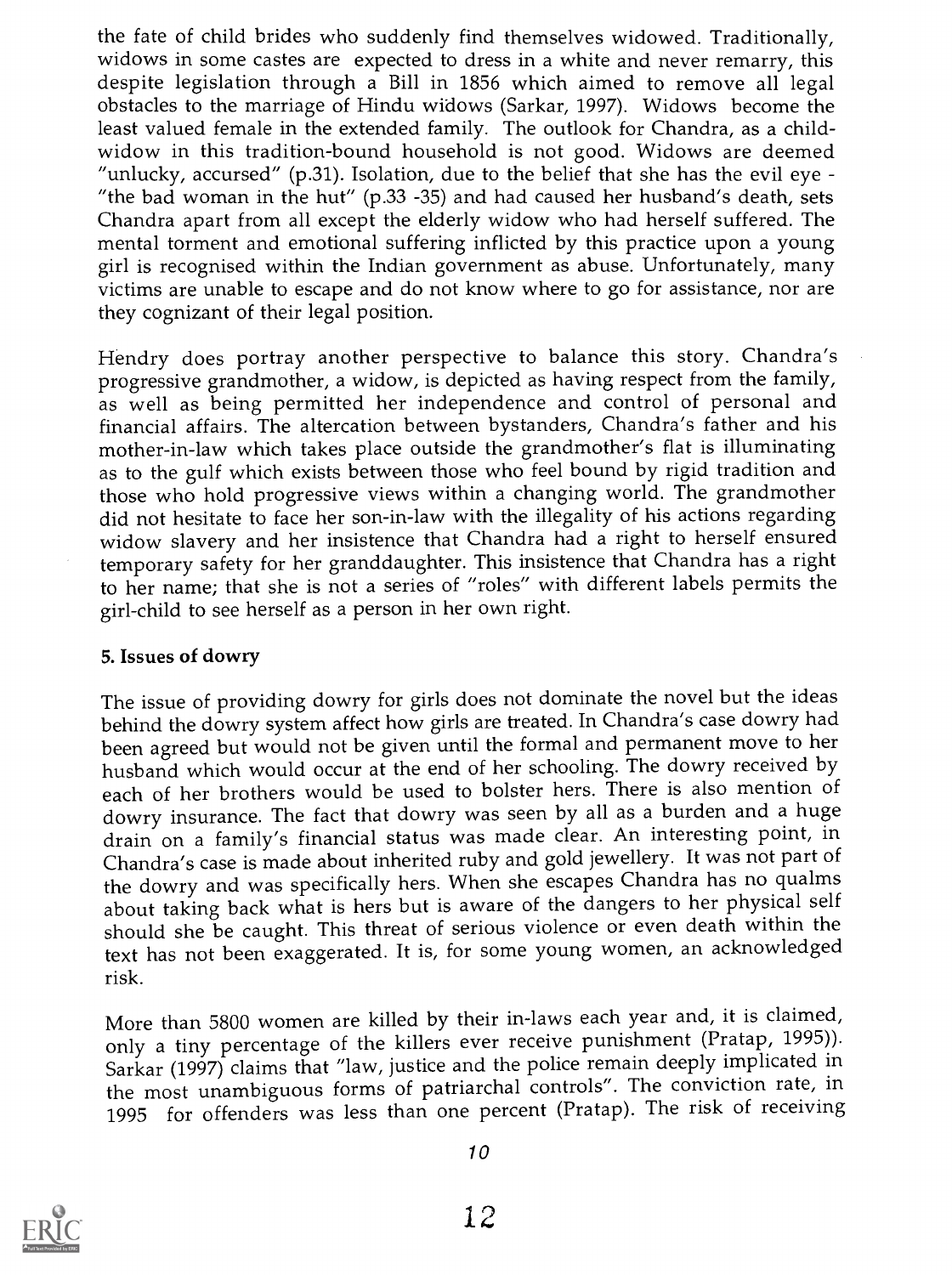punishment if charged is therefore small. In 1987, figures for registered dowry deaths were released in Parliament. According to police reports dowry deaths have increased 170 percent in the last decade (Moore,1995). In 1985 they numbered 999, in 1986 - 1319, and in 1987 - 1786 (Bumiller, 1990).

Young brides and widows do escape when they are mistreated and fear for their lives. As depicted in Chandra however, many girls face more difficulties. Often the parents because of social custom, the shame or family honour, refuse to take them back. There are an estimated 150 homes and shelters in Delhi which have been specifically opened for tortured and abused women. The Women's Vigilance Society "specialise in helping families negotiate the corrupt and often inept police and judicial systems" (Moore, 1995).

### 6. Female health

Many women do not control their own daily consumption of food. Social custom<br>dictates that the men of the family eat first, taking the largest share. Women and girls usually eat the left-overs. Adolescent girls may have their food consumption restricted and may have to observe a series of religious fasts from childhood (Women's International Network News, 1991). Women's health is linked with socio-economic status, education and access to medical personnel. Sarin (1998) states that: "at least 50% of all women of all age groups suffer from anaemia and malnutrition..." Research in women's health from World Bank reports has shown that the male child receives more medical attention and that more girls under five years old, die. In 1992-93 more boys than girls were vaccinated and treated. This practice of health "discrimination continues into women's adult lives" (Women's International Network News, 1997).

Chandra, while in the care of her family in Delhi, appeared to be healthy and well fed. Her family certainly had sufficient for their needs and paisa was available for Chandra to purchase snacks from street sellers. Chandra's intake of food was restricted by her in-laws. The farm had an abundance of food but, due to her low status, scraps were Chandra's share. It was only because of the extra pieces of food surreptitiously given by the elder widow, Padma, that Chandra's physical state of health was not seriously compromised. Had Chandra remained, her life would have been one of servitude and possibly continued serious abuse.

# 7. Education opportunities and neglect and abuse of the girl-child

The value of education for girls is demonstrated in Chandra. Her teachers have presented the legal rights and encouraged students to think for themselves. The educational experiences of school and the knowledge this brought, along with her expressions to the goddess Durga, give strength to Chandra's desire to break tradition, escape and try to continue her life. In many rural areas and urban slums it is the sons who are permitted to receive formal schooling while daughters are often kept at home. The Indian government has had a policy of eight years free and compulsory education since 1947 but in practice, unless the head of the family is not tightly tradition-bound and values schooling for all, in

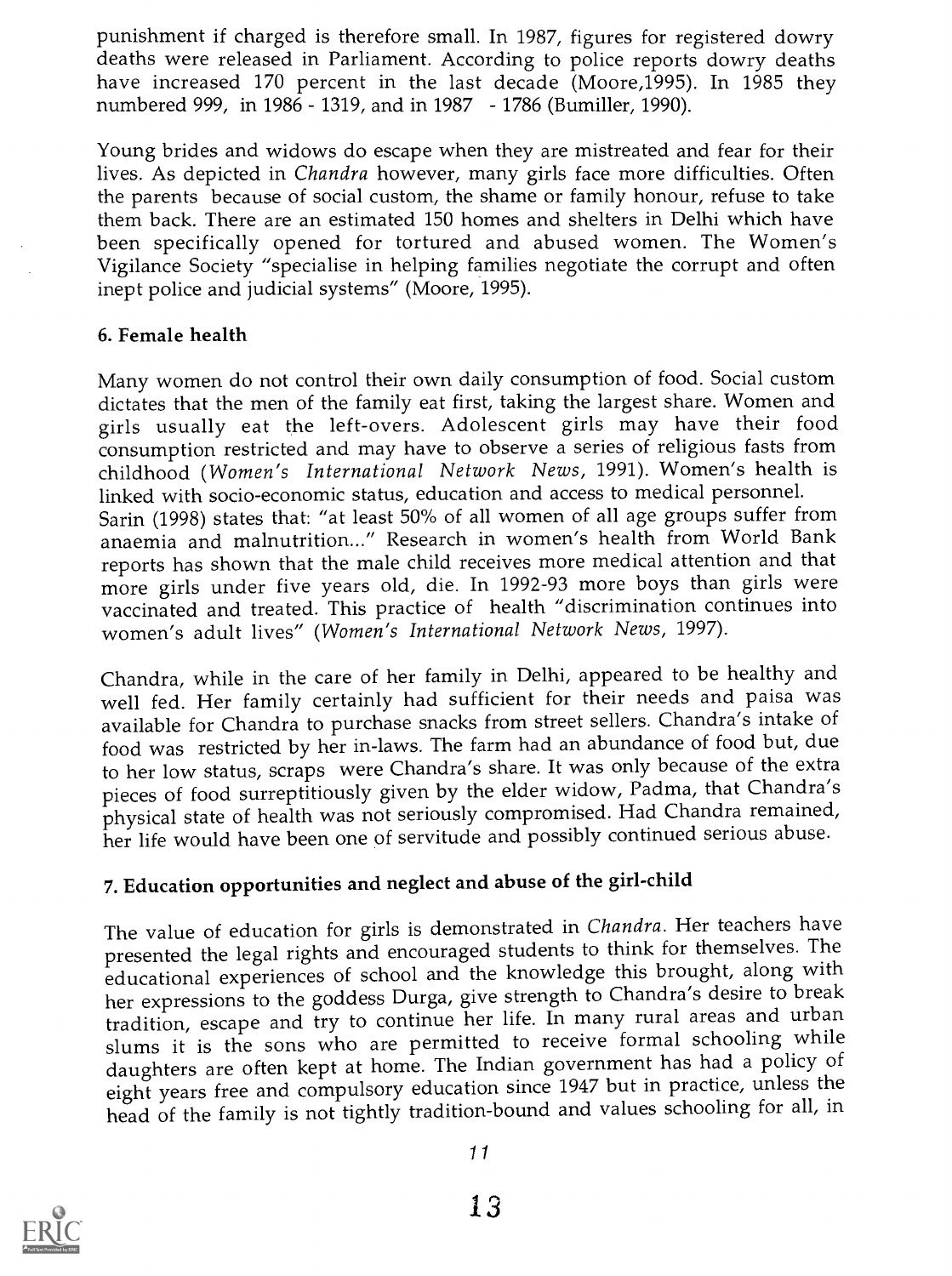some villages there will be few female students. An estimated 35 million children receive no education at all. Even within cities where daughters of traditional families may be permitted to attend school for a period of time, rigid control and keeping the girl-child dependent has high priority (Derne,1994) while daughters of slum dwellers are probably out working, either rag picking, begging or in some factory as part of India's estimated 100 million child labour force (UNICEF, 1995). Chandra's education, while paid for by her grandmother, is deemed by the great-aunt arranging the marriage as "a waste of time and money for a girl to learn geography-history, just to run her husband's home and rear his children" (pp. 3-4). This is an all too familiar comment. Many of the reports strongly advocate improved literacy for women as the "critical factor in influencing the social welfare and planning programmes" (Reddy, 1991).

Aspects of caring for females and the failing or the unwanted girl-child are highlighted in Chandra. Girls are often regarded as a burden and a curse. The traditional felicitations for a marriage "May you be the mother of a hundred sons" represents, in many cases, the dominant attitude. While Chandra's father does make certain that family honour is upheld with the wedding celebration arrangements, Chandra is made to feel guilt for her state of being. "Always more rupees - girls are truly a curse" (p.14). When widowed, Chandra is another burden for the family to carry. Padma, the elder widow who becomes a surrogate mother to Chandra, reveals why her one year old daughter died. Her father-inlaw would not let a man take time from harvesting to drive her into the closest town to the doctor, and would not have given the rupees to pay for the service and medicines anyway. Although the other women assisted Padma in nursing her daughter the accepted social norm "she was only a girl. And she'd need a dowry later" (p.39) was hanging overhead. Female children, where this attitude of "only a girl" remains ingrained, are far more likely to suffer severe neglect leading to death. Rajana Kumari, director of the New Delhi-based Centre for Social Research states " from the time she is conceived, every step of the way can be lethal for a woman" (Pratap, 1995).

Three months of every year that I lived in India was spent in travel and people watching. Villages, country towns and cities were visited and seen from the perspective of a 'wanderer' rather than a 'tourist'. Accommodation was either a small guest house (usually without power) or spartan backpacker type in the notso-upmarket suburbs or inner city back streets. I saw a village medical clinic in action, heard medical workers speak of the difficulties of treating women and girls and spent two weeks on a leprosarium in Bihar. The settings which Hendry portrays of crowded streets, bazaars with their complex alleys of vendors, wandering animals, the transport systems, the train journeys and sanitation facilities (or lack thereof) at stations are depicted accurately. City scenes from the films City of Joy or Salaam Bombay do not romanticise urban India and nor does Hendry in Chandra. Descriptions of the countryside are also accurate. Having travelled for three day journeys by train in crowded third class carriages with other passengers travelling on top of the train itself, and having completed lengthy trips by packed open-air bus, I know these depictions have not been exaggerated. The countryside, its villages with walled houses and open water



12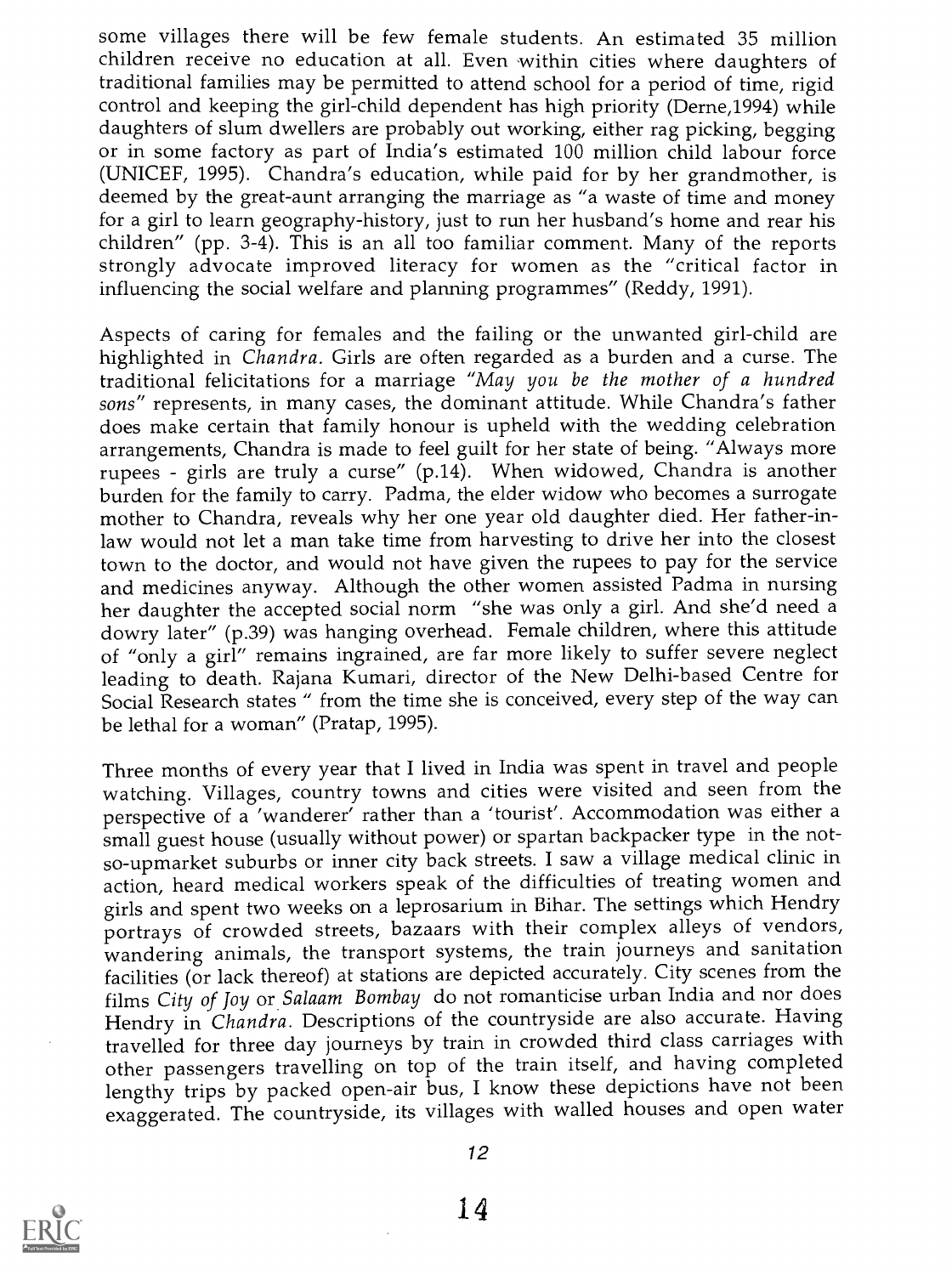pumps, village square and carts pulled by buffaloes, oxen or camels are likewise familiar to any traveller to India.

Impressive also, to one who has lived in India for three years, is the way Hendry used language to depict sounds, to capture the essence of conversations and almost the rhythmic lilt of the voice. Common Hindi terms were used, and for students, the glossary is informative.

She's marvellous, so...so motherly! She's huge, and her husband is small like an elephant and a monkey! Ai-ai, ...(p79)

but you've changed so much, you're so skinny-craggy! Ai, what a terrible thing, I said you were too young - hai, I'm so excited, I'm talking as much as Sangeeta! (p.80)

Throughout this paper I have posed the question - what is the nature of reading as cultural practice? I have argued that, as a reader, it is possible to step outside one's ideology by:

1. having substantial experience in the field in question;

2. seeking expert mediators within a culture both as writer and reader;

3. seeking supporting evidence, especially from within the culture.

In this way, the question of romance versus realism can be resolved though there may well be a need to express findings in conditional ways.

Hendry has portrayed a world in which there is trial and tribulation for the protagonist. Despite the seriousness of the issues inherent in this story, through the development of characters and their actions the reader is left with a sense of hope for Chandra's future. The events have not been over-exaggerated, sensationalised nor romanticised. The challenge for a teacher is to debate with students the issues of equality and personhood, to assist them to understand and possibly resist the dominant positioning of the text and to consider the plight of young people who suffer oppression anywhere, anytime. For me, Chandra is not a romantic story but a reminder of what today is still reality for a significant group of young Indian women.

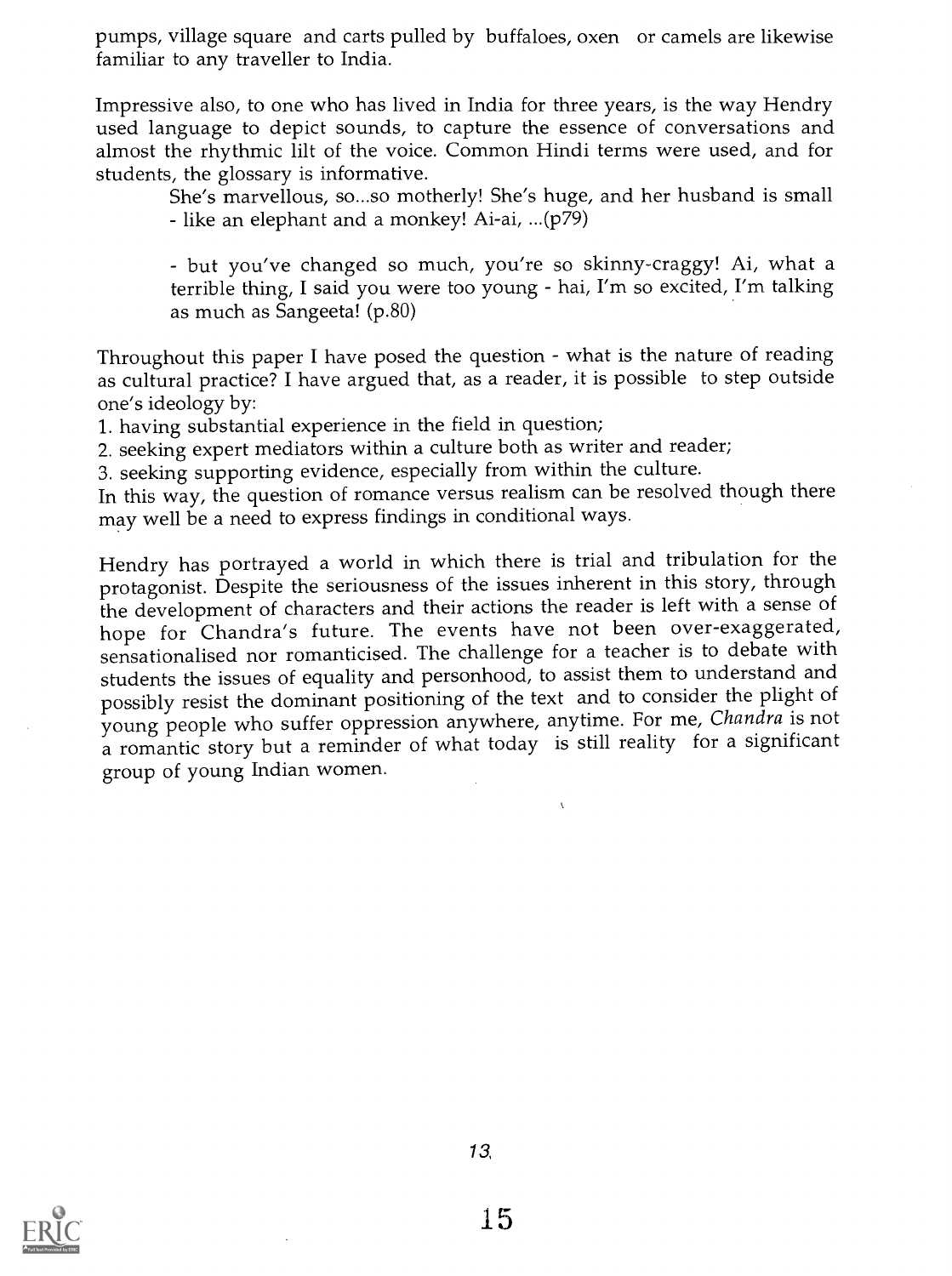References and Bibliography

Banerjee, K. (1999). Gender stratification and the contemporary market in India. Journal of Family Issues, Vol 20 (5), pp. 648-675.

Bumiller, E. (1990). May you be the mother of a hundred sons. Random: New York.

Derne, S. (1994). Hindu men talk about controlling women: Cultural ideas as a tool of the powerful. Sociological Perspectives, Vol 37 (2). pp. 203-208.

Derne, S. (1994). Hindu men talk about controlling women: Cultural ideas as a tool of the powerful. Sociological Perspectives, Vol 37 (2). pp. 203-208. cited in Reskin, B. (1988). Bringing the men back In: Sex differentiation and the devaluation of Women's work. Gender and Society, 2 pp.58 -81. and Chafetz, J. (1990). Gender Equity: An integrated theory of stability and change. Newbury Park, CA: Sage.

Desai, A. (1982). The village by the sea. Heinemann: London.

Economist. (1995). India's rich little poor girls. Vol 334 (7905). p. 40.

Hendry, F.M. (2000). Personal letter to J. Johnson. 11 April , 2000.

Hendry, F.M. (1995). Chandra. Oxford University Press: Oxford. U.K.

Hunt, P. (1991). Politics, ideology and children's literature. Criticism, theory and children's literature. pp. 138 - 153. Blackwell: U.K.

Kipling, R. (1901). Kim. MacMillan: London.

Maddawatta, P. (1999). Human development report shows worsening poverty in South Asia. Online. http:/ /www.wsws.org/ articles /1999/ 10 May, , 2000.

Moore, M. (1995). Consumerism fuels dowry-death wave: Bride burnings on the increase in India. The Washington Post, 17 Feb., A35.

Paranjape, V. (1999). Socio-legal dimensions of dowry as matrimonial offence. Women's Links, 5 (1) Jan-Mar. pp. 17-23.

Pratap, A. (1995). Killed by greed and oppression. Time Magazine, Vol 146 (11) 11 Sept, 1995.

Reddy, M.R. (1991). Women's education inb India: Problems and prospects. Convergence, Vol 24 (4) pp.35-42.

. .<br>Sarin, A. (1998). India: Women. Half the world - half the power. Women's *International Network* News, Vol 24 (1) pp. 22-23.

Sarkar, T. (1997). Women in South Asia: The Raj and after. History Today, Vol 47 (9) pp. 54-60.

Saxby, M. (1997). Books in the life of a child: Bridges to literature and learning. MacMillan: Melbourne.

Sutherland, R. (1985). Hidden persuaders: Political ideologies in literature for children. Children's literature in education 16:3. Agathon Press. U.S.A.

Thoger, M. (1961). Shanta. Translated from the Danish. Oxford University Press: Oxford. U.K.

UNICCEF. (1995). Human development in South Asia. (Maddawatta, P. 29 November,1999). Online. http://www.wsws.org/article5/l999/ 10 May, , 2000.

Women's Health Weekly, (1999). Serious women's health problems found in India. 22 Feb., p.17.

Women's International Network News. (1998). India: Child marriage especially popular in Rajasthan. Vol 24 (3) p.54.

Women's International Network News (1997). India: Women's health and maternity needs neglected.. Vol 23 (1) p.23.

Women's International Network News. (1995). India: Illegal child marriage continues. Vol 2 (3) p.65.

Women's International Network News. (1991). India: Cultural factors affecting women's health. Vol 17 (1) p.28 -31.

# BEST COPY AVAILABLE

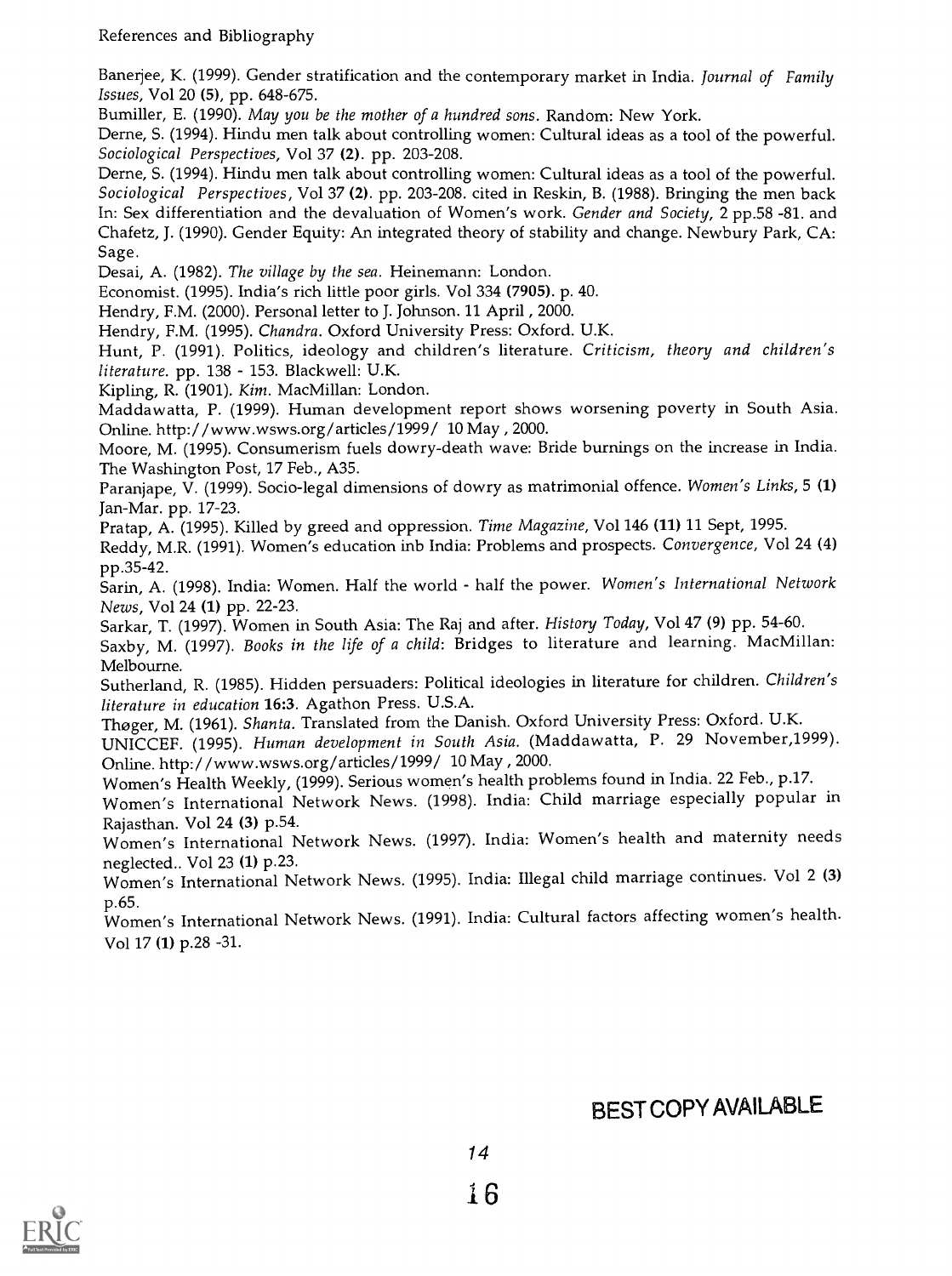Appendix 1:

#### Table 1: Marriage indices for Five States in 1921

Legend:  $A = State$  $B = M$ ean age at Marriage (women - singulate mean age calculated up to 35 years of age) C = Proportions of Married girls Ages 0 to 9  $D =$  Proportions of Married girls Ages 10 to 14  $E =$  Sex Ratio (15 - 40 years) - (men per 100 women)  $F =$  Proportion of Widowed Women (15 - 40 years) G = Proportion of Never-Married Men (older than 40 years)  $\overline{R}$  $\overline{C}$ n.  $\blacksquare$ A

| n.                   | ້     | ັ   | -   | -   |             | --  |  |
|----------------------|-------|-----|-----|-----|-------------|-----|--|
| Karnataka            | 14.47 | .05 | .33 | 103 | .16         | .04 |  |
| Maharashtra          | 12.28 | .12 | .64 | 100 | .14         | .03 |  |
| <b>Uttar Pradesh</b> | 12.89 | .06 | .51 | 113 |             | .06 |  |
| Punjab               | 15.01 | .02 | .24 | 133 | .07         | .09 |  |
| Bengal               | 12.83 | .05 | .59 | 106 | $\cdot$ .20 | .02 |  |

 $\mathbf{F}$ 

 $\overline{G}$ 

Source: Indices calculated from various volumes of the Census of India (1921).

#### Table 2: Marriage indices for Five States in 1981

#### Legend:

 $A = State$ 

 $B = M$ ean age at Marriage (women - singulate mean age calculated up to 34 years of age)

C = Proportions of Married girls Ages 0 to 9

D = Proportions of Married girls Ages 10 to 14

 $E =$  Sex Ratio (15 - 40 years) - (men per 100 women)

 $F =$  Proportion of Widowed Women (15 - 40 years)

G = Proportion of Never-Married Men (older than 40 years)

| A             | B     |           |     | E   |           | G   |
|---------------|-------|-----------|-----|-----|-----------|-----|
| Karnataka     | 19.11 | NA        | .04 | 103 | .02       | .02 |
| Maharashtra   | 18.73 | <b>NA</b> | .03 | 108 | .03       | .01 |
| Uttar Pradesh | 17.22 | <b>NA</b> | .11 | 110 | $.00$ [C] | .03 |
| Punjab        | 21.00 | NA.       | .01 | 112 | .01       | .06 |
| Bengal        | 18.97 | NA        | .02 | 112 | .02       | .03 |

Source: Indices calculated from various volumes of the Census of India (1981).

NOTE: NA = not applicable. Marital status of children younger than 9 years was not provided in the Census of 1981 due to the small number of cases

[c] Connotes less than 1% of the age group

Tables reproduced from Banerjee (1999).

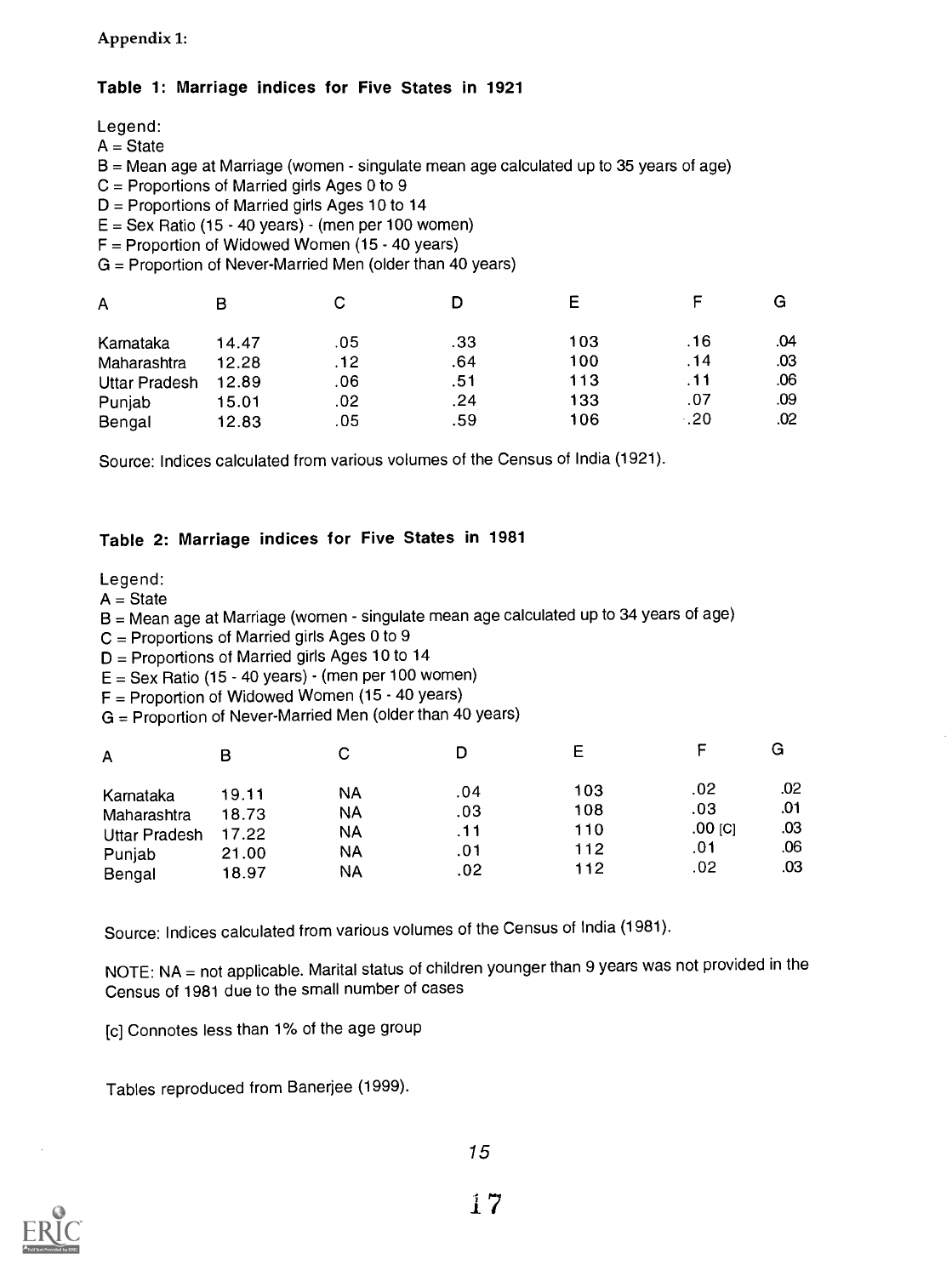

U.S. Department of Education Office of Educational Research and Improvement (OERI) National Library of Education (NLE) Educational Resources Information Center (ERIC)

CS 217 660

# Reproduction Release

(Specific Document)

## I. DOCUMENT IDENTIFICATION:

|                   |                            | Title: Romanticism or Reality? An exploration of FM Hendri's |                 |
|-------------------|----------------------------|--------------------------------------------------------------|-----------------|
|                   | Author(s): JILAINE JOHNSON |                                                              | <b>CHPTNDRA</b> |
| Corporate Source: |                            |                                                              | [Public:        |

Corporate Source:

### II. REPRODUCTION RELEASE:

In order to disseminate as widely as possible timely and significant materials of interest to the e announced in the monthly abstract journal of the ERIC system, Resources in Education (RIE), ; microfiche, reproduced paper copy, and electronic media, and sold through the ERIC Document is given to the source of each document, and, if reproduction release is granted, one of the folio' document.

If permission is granted to reproduce and disseminate the identified document, please CHECK C sign in the indicated space following.

| The sample sticker shown below will be affixed to    The sample sticker shown below will be affixed<br>all Level 1 documents                                                             | documents                                                                                                                                                                                                              |                                                   |  |
|------------------------------------------------------------------------------------------------------------------------------------------------------------------------------------------|------------------------------------------------------------------------------------------------------------------------------------------------------------------------------------------------------------------------|---------------------------------------------------|--|
| PERMISSION TO REPRODUCE AND<br>DISSEMUNATE THIS MATERIAL HAS<br><b>BEEN GRANKED BY</b><br>TO THE EDUCATIONAL RESOURCES<br>INFORMACTION CENTER (ERIC)                                     | PERMISSION TO REPRODUCE<br><b>DISSEMINATE THIS MATERI2</b><br>MICROFICHE, AND IN ELECTRONI<br>FOR ERIC COLLECTION SUBSGRIEF<br>HAS BEEN GRANTED BY<br><b>TO THE EDUCATIONAL RESOURCES</b><br>INFORMATION CENTER (ERIC) | TO THE EDUCATI<br>INFORMATION                     |  |
| Level 1                                                                                                                                                                                  | Level 2A                                                                                                                                                                                                               | Lev <sub>t</sub>                                  |  |
|                                                                                                                                                                                          |                                                                                                                                                                                                                        |                                                   |  |
| Check here for Level 1 release, permitting<br>reproduction and dissemination in microfiche or<br>"RIC archival media (e.g. electronic) and<br>paper copy.                                | Check here for Level 2A release, permitting reproduction and<br>dissemination in microfiche and in electronic media for ERIC<br>archival collection subscribers only                                                   | Check here for Level 2B relea<br>dissemination in |  |
| Documents will be processed as indicated provided reproduction quality permits.<br>If permission to reproduce is granted, but no box is checked, documents will be processed at Level 1. |                                                                                                                                                                                                                        |                                                   |  |